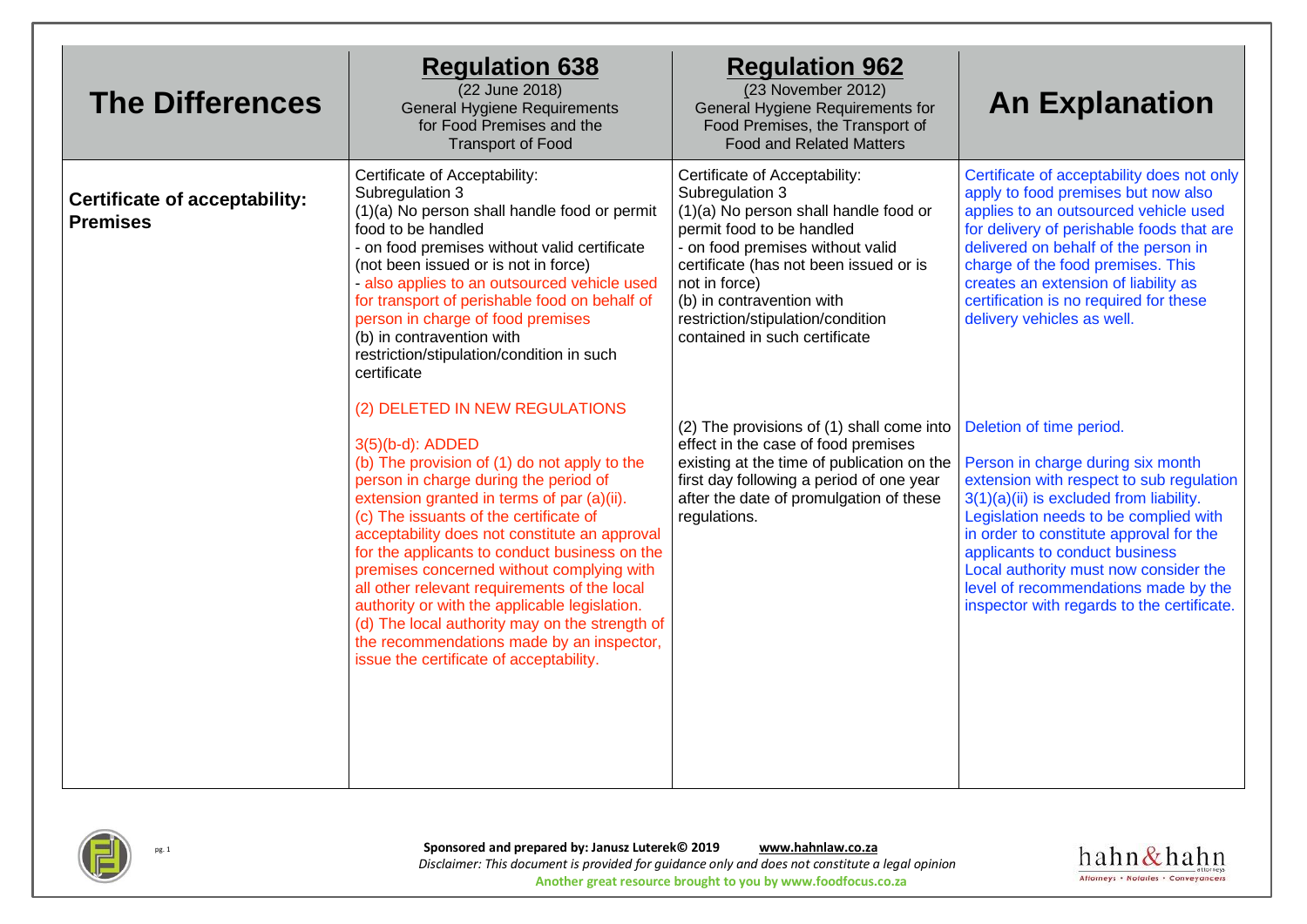



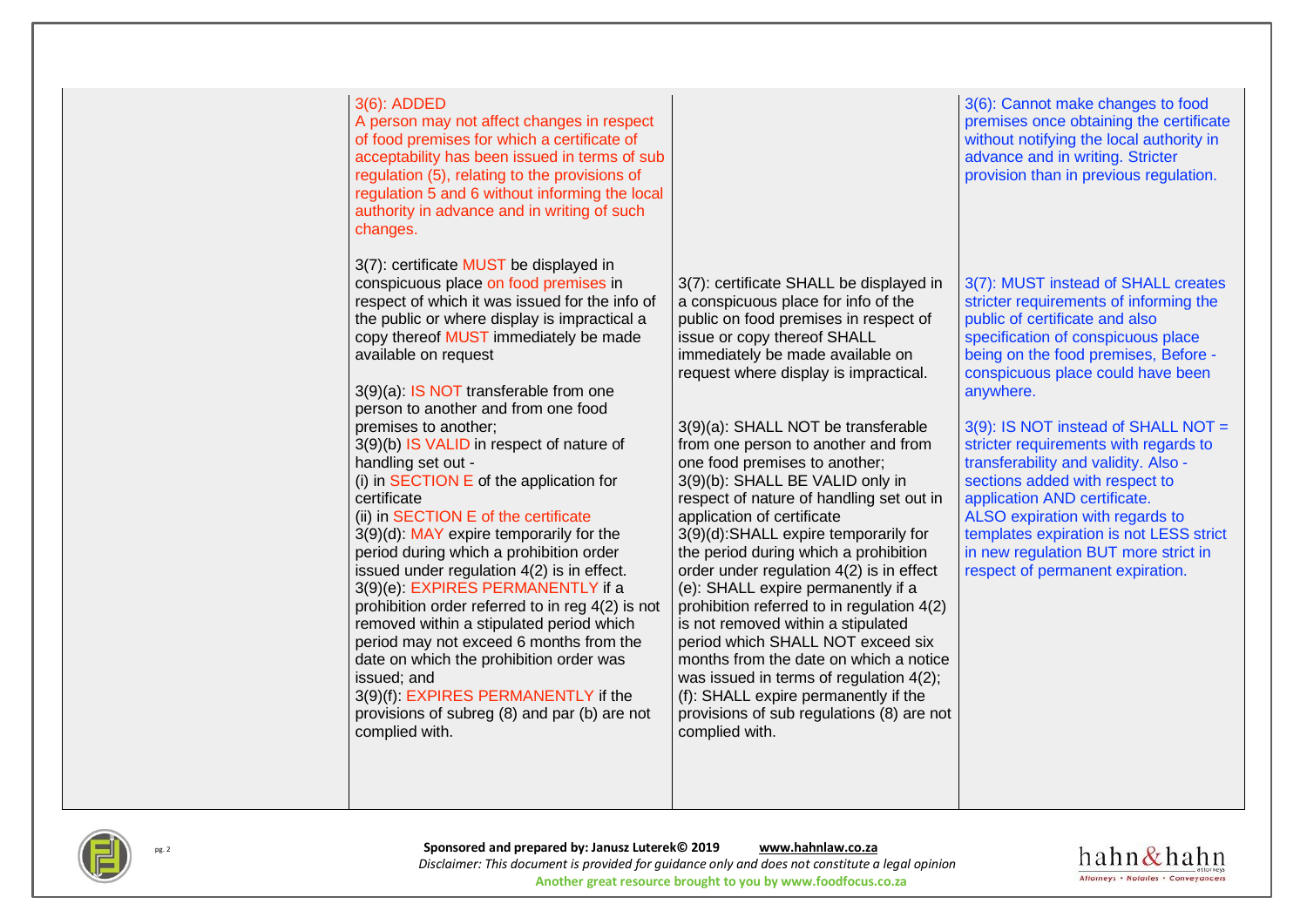|                                       | 3(11)(a): in terms of Regulations published in<br>Government Notice No. R918 of 30 July<br>1999 AND Government Notice No. R962 of<br>23 November 2012<br>$3(11)(b)$ : ADDED<br>Despite subreg (a), (1) applies to all food<br>premises, including those on government<br>premises, from the first day following a<br>period of 1 year, after the date of<br>promulgation of these regulations. | 3(11): in terms of the Government<br>Notice No. R918 of 30 July 1999. | 3(11): Mentions newest regulation with<br>respect to the 2012 regulation. 2018<br>Regulations add time period that used<br>to be in 3(2) of 2012 Regulation<br>HOWEVER also includes government<br>premises into provision so as to include<br>them/ |
|---------------------------------------|------------------------------------------------------------------------------------------------------------------------------------------------------------------------------------------------------------------------------------------------------------------------------------------------------------------------------------------------------------------------------------------------|-----------------------------------------------------------------------|------------------------------------------------------------------------------------------------------------------------------------------------------------------------------------------------------------------------------------------------------|
| Who is responsible for<br>compliance? | 3(1)(a): Person in charge of food premises<br>as well as person acting on behalf of such<br>person with respect to outsourced vehicle.                                                                                                                                                                                                                                                         | 3(1)(a): Person in charge of food<br>premises                         | Extension of liability.                                                                                                                                                                                                                              |



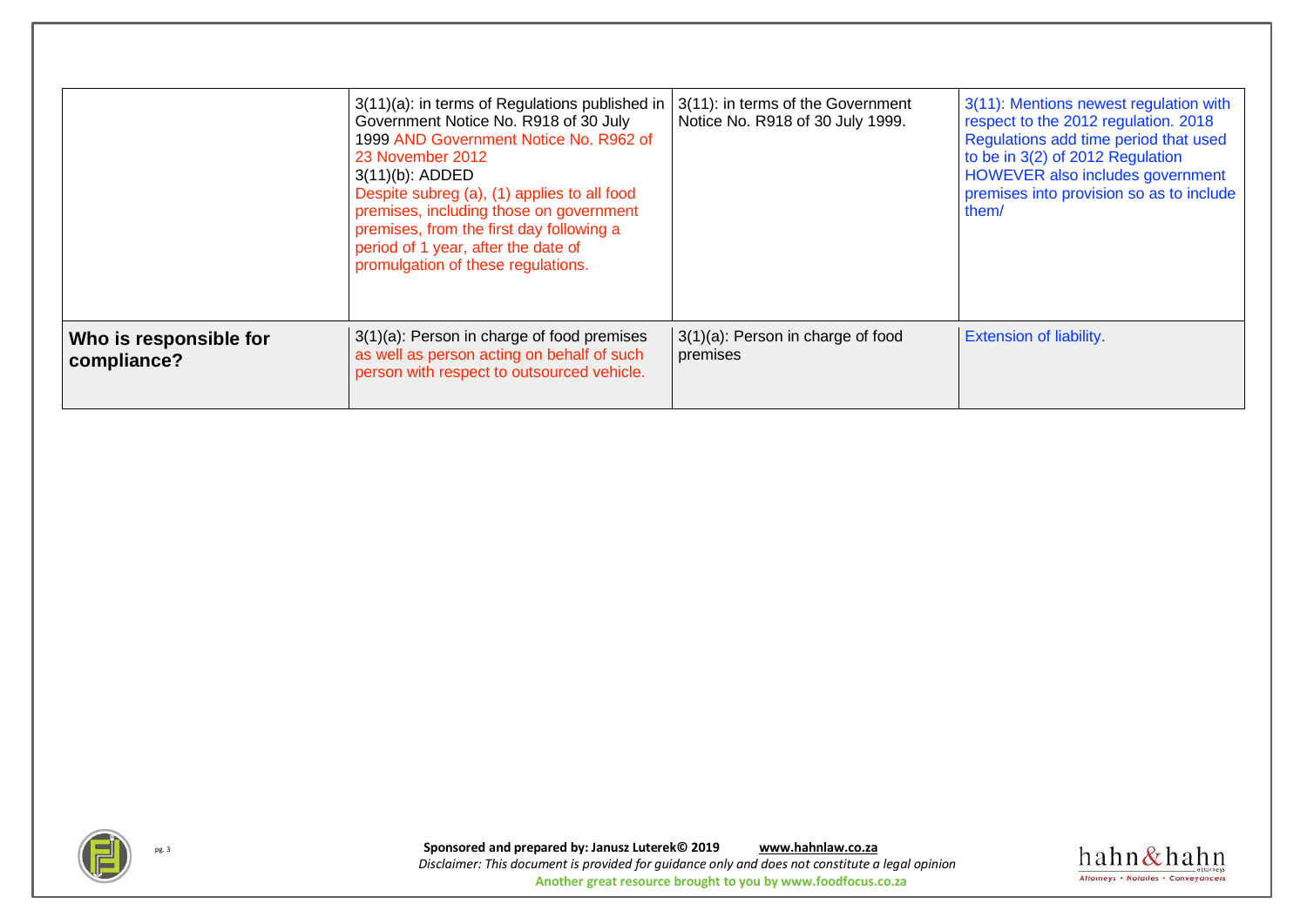| <b>Prohibition on the handling</b><br>and transportation of food | 4(2): If inspector following an inspection is of<br>the opinion that premises/facility/activity<br>constitutes a health hazard and continued<br>use MUST BE PROHIBITED<br>4(2)(e): BY ISSUING A WRITTEN<br>PROHIBITION ORDER same as form in<br>ANNEXURE C informing that person of<br>prohibition AND REASON for prohibition.                                                                                                                                                                | $4(2)(c)$ : if inspector following inspection<br>is of the opinion that<br>premises/facility/activity constitutes<br>health hazard and continued use<br>SHOULD BE PROHIBITED  by<br>serving a WRITTEN ORDER informing<br>such person of prohibition.                                                                                                                               | 4(2): Stricter requirements in new<br>regulation, issuing of written prohibition<br>order instead of pure serving of a<br>normal written order and reason must<br>now be given as to why it has been<br>prohibited.                                                                                                                                                                                                                                                                                                                                                                                                                                                                                                                                              |
|------------------------------------------------------------------|-----------------------------------------------------------------------------------------------------------------------------------------------------------------------------------------------------------------------------------------------------------------------------------------------------------------------------------------------------------------------------------------------------------------------------------------------------------------------------------------------|------------------------------------------------------------------------------------------------------------------------------------------------------------------------------------------------------------------------------------------------------------------------------------------------------------------------------------------------------------------------------------|------------------------------------------------------------------------------------------------------------------------------------------------------------------------------------------------------------------------------------------------------------------------------------------------------------------------------------------------------------------------------------------------------------------------------------------------------------------------------------------------------------------------------------------------------------------------------------------------------------------------------------------------------------------------------------------------------------------------------------------------------------------|
|                                                                  | 4(3)(a): prohibition COMES INTO<br><b>OPERATION</b> from time and date on which a<br>prohibition order is served under subreg (2)<br>(b): A PERSON IS GUILTY OF AN<br>OFFENCE if he or she performs an act that<br>is contrary to a prohibition order<br>4(4) ADDED<br>Person in charge or his/her rep, upon whom<br>a prohibition order was served, may, after<br>rectifying conditions which led to the issuing<br>of a prohibition order, in writing, request the<br>removal of the order. | 4(3): notice in terms of subreg (2) shall<br>contain<br>(a): reason for prohibition;<br>(b): statement that prohibiton will be<br>removed provided inspector is satisfied<br>that it will not reoccur.<br>4(4)(a): prohibition SHALL come into<br>operation from time and date which<br>NOTICE is served<br>(b): NO PERSON SHALL perform any<br>act that is contrary to provision. | 4(3) of old reg taken out and put into<br>4(2) of new regulation and now notice<br>does not have to begin nor is there an<br>ability to remove the prohibition.<br>4(3) of new regulation forces the<br>prohibition to come into effect on date<br>of order being served whereas 4(4) of<br>old reg allows for it to come into<br>operation on date of notice. Also<br>criminal liability is now given to person<br>in terms of $4(3)(b)$ of new regulation<br>which was not afforded in old<br>regulation.<br>4(4): new regulations now make it<br>possible to remove prohibition if one<br>APPLIES in writing for the removal of<br>the prohibition. Old regulation used to<br>include such statement in notice and<br>person in charge did not have to apply. |



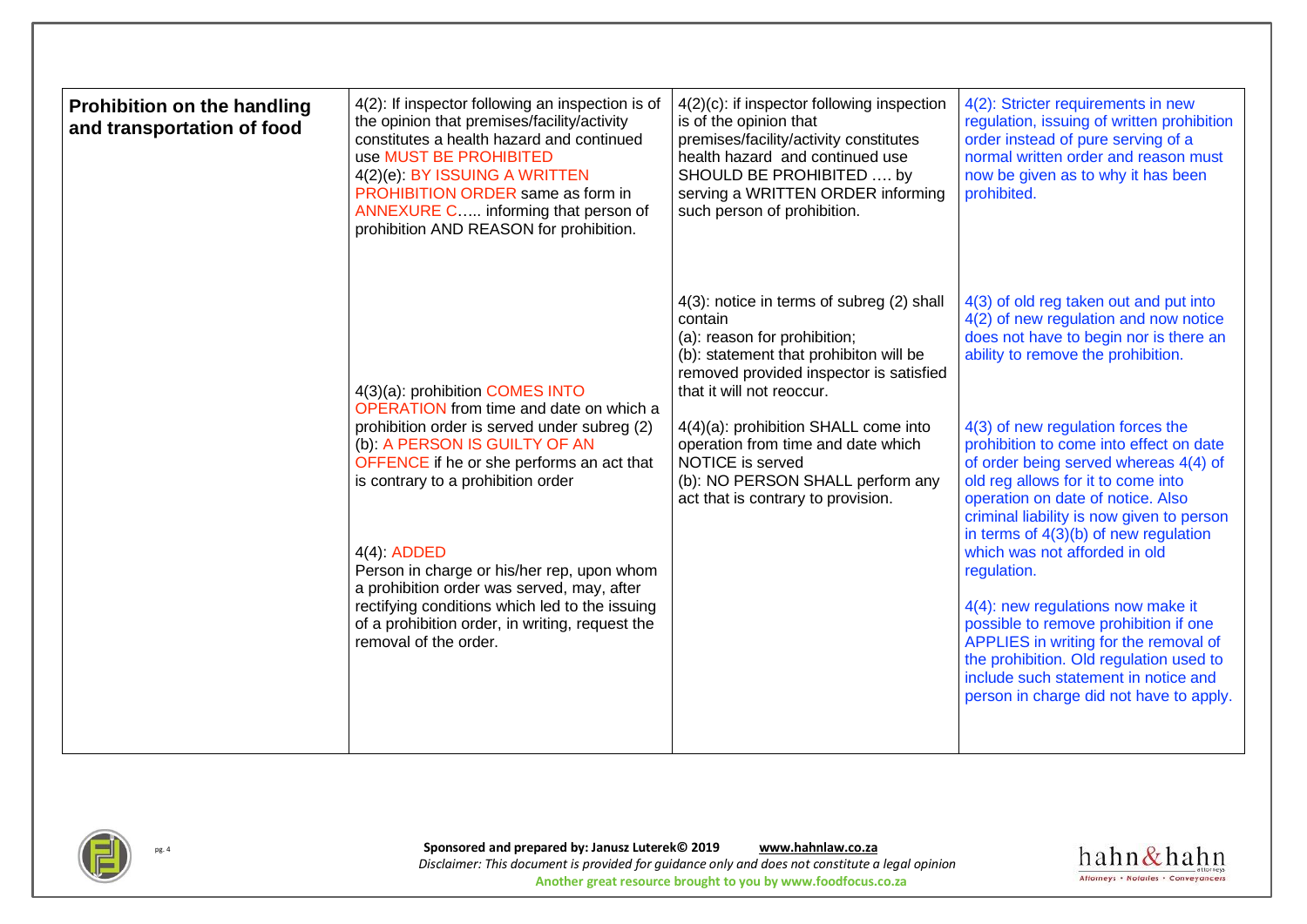| 4(5): Inspector MUST within 72 working<br>hours of receiving written request for the<br>removal of a prohibition order, carry out an<br>investigation of the food premises<br>facility/activity/circumstance which gave rise<br>to the prohibition.<br>4(6): The local authority MUST, upon<br>completion of the investigation BY THE<br>INSPECTOR, in writing, inform the person<br>on whom the prohibition order was served<br>or, if he/she is not available, any other<br>person representing such person, that the<br>prohibition order has been withdrawn or<br>remains in force as the case may be.<br>4(6): DELETED FROM NEW REGULATION | 4(5): Inspector SHALL within 72<br>working days hours of receiving a<br>request for the removal of a prohibition,<br>carry out an investigation of the food<br>premises/facility/activity/circumstance<br>which gave rise to the prohibition and<br>the local authority shall upon<br>completion of such investigation in<br>writing inform the person on whom the<br>prohibition notice was served or, if<br>he/she is not available, any other<br>person representing such person that<br>the prohibition has been removed or<br>remains, as the case may be. | In new regulation, 4(5) of old regulation<br>is now split up into $4(5)$ and $4(6)$ . $4(5)$<br>now creates obligation for inspector to<br>remove prohibition within 72 hours. 4(6)<br>now puts obligation onto inspector to<br>inform the person about the withdrawal. |
|-------------------------------------------------------------------------------------------------------------------------------------------------------------------------------------------------------------------------------------------------------------------------------------------------------------------------------------------------------------------------------------------------------------------------------------------------------------------------------------------------------------------------------------------------------------------------------------------------------------------------------------------------|-----------------------------------------------------------------------------------------------------------------------------------------------------------------------------------------------------------------------------------------------------------------------------------------------------------------------------------------------------------------------------------------------------------------------------------------------------------------------------------------------------------------------------------------------------------------|-------------------------------------------------------------------------------------------------------------------------------------------------------------------------------------------------------------------------------------------------------------------------|
|                                                                                                                                                                                                                                                                                                                                                                                                                                                                                                                                                                                                                                                 | 4(6): A local authority may levy an<br>inspection fee equivalent to the<br>expenses incurred by the local authority<br>for carrying out the inspection on the<br>person in charge for each investigation<br>carried out by an inspector in terms of<br>sub regulation (5).                                                                                                                                                                                                                                                                                      | 4(6) of old regulation removed which<br>means there is no longer an inspection<br>fee by the local authority so that<br>inspection is now free and compulsory.                                                                                                          |



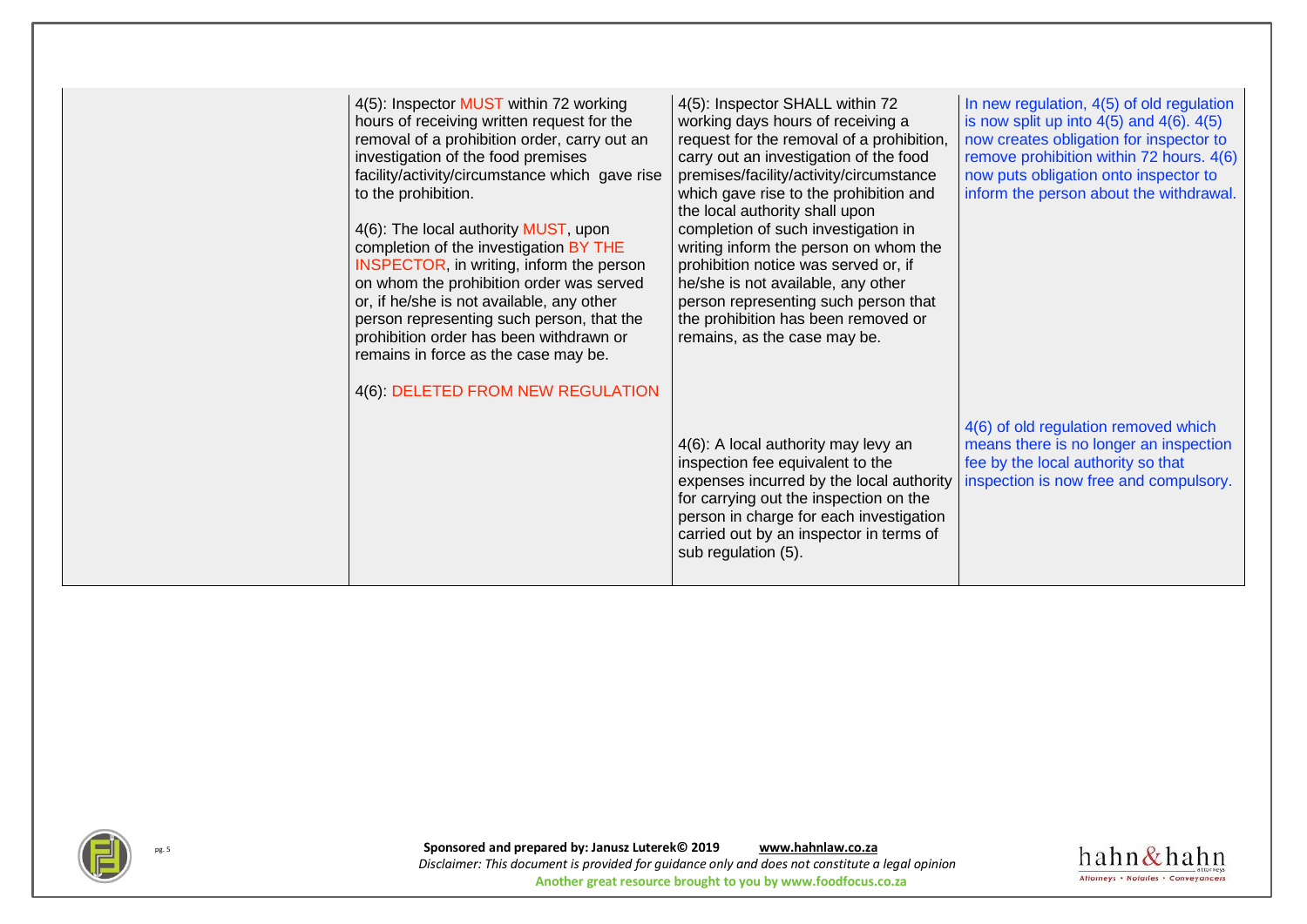| <b>Training requirements:</b><br>Duties of person in<br>charge of food premises | 10. A person in charge of for premises<br>MUST ensure that -<br>(1) (a) he or she is suitably qualified or<br>otherwise adequately trained in the<br>principles and practices of food safety and<br>hygiene, as appropriate, and that the training<br>is accredited or conducted by an inspector,<br>where applicable;<br>(b) any other person working on the for<br>premises, is suitably qualified or adequately<br>trained in the principles and practices of for<br>safety and hygiene, as appropriate, by an<br>inspector or any other suitable person;<br>(c) routine assessments are conducted to<br>determine the impact of the training<br>paragraph (b) and arrange follow up training<br>as applicable;<br>(d) training programmes and records are<br>kept and routinely updated, as applicable,<br>and are made available to an inspector on<br>request. | 10. A person in charge of food<br>premises SHALL ensure that -<br>(b): any person working on food<br>premises is adequately trained in food<br>hygiene by an inspector or any other<br>suitable person. | Much stricter training requirements<br>needed in terms of new regulations<br>especially with regards to qualifications<br>that are properly accredited by the<br>inspector and applies to person in<br>charge as well as the persons working<br>on food premises. Assessments are<br>also conducted as well as the keeping<br>of records that should be made<br>available for the inspector according to<br>the new regulations. |
|---------------------------------------------------------------------------------|----------------------------------------------------------------------------------------------------------------------------------------------------------------------------------------------------------------------------------------------------------------------------------------------------------------------------------------------------------------------------------------------------------------------------------------------------------------------------------------------------------------------------------------------------------------------------------------------------------------------------------------------------------------------------------------------------------------------------------------------------------------------------------------------------------------------------------------------------------------------|---------------------------------------------------------------------------------------------------------------------------------------------------------------------------------------------------------|----------------------------------------------------------------------------------------------------------------------------------------------------------------------------------------------------------------------------------------------------------------------------------------------------------------------------------------------------------------------------------------------------------------------------------|
|---------------------------------------------------------------------------------|----------------------------------------------------------------------------------------------------------------------------------------------------------------------------------------------------------------------------------------------------------------------------------------------------------------------------------------------------------------------------------------------------------------------------------------------------------------------------------------------------------------------------------------------------------------------------------------------------------------------------------------------------------------------------------------------------------------------------------------------------------------------------------------------------------------------------------------------------------------------|---------------------------------------------------------------------------------------------------------------------------------------------------------------------------------------------------------|----------------------------------------------------------------------------------------------------------------------------------------------------------------------------------------------------------------------------------------------------------------------------------------------------------------------------------------------------------------------------------------------------------------------------------|



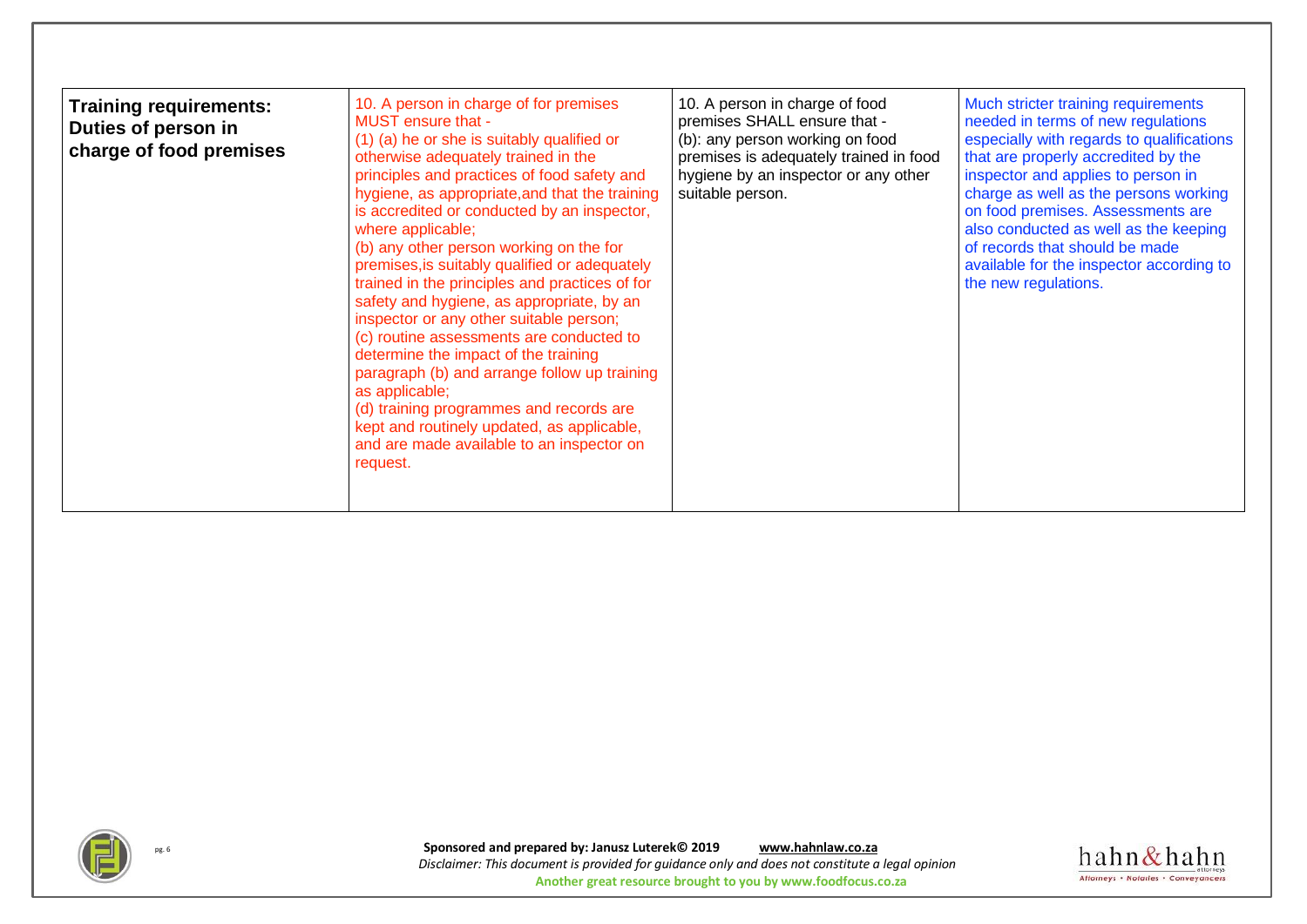| <b>Food safety provisions:</b><br>- Swabs<br>- Storage periods<br>- Food temperatures | Swabs: $r6(4)(b)(i)$<br>MUST not contain more than 100 viable<br>micro-organisms per cm cubed in<br>accordance with the swab technique<br>prescribed in the Efficacy of Cleaning Plant,<br>Equipment and Utensils - SANS 5763<br>Storage periods:                                                                                                                                                                                                                                                                                                                                                                                                                                                                                      | Swabs: $r6(4)(b)(i)$<br>SHALL contain no more than 100<br>viable micro-organisms per cm cubed<br>in accordance with the swab technique<br>prescribed in the Efficacy of Cleaning<br>Plant, Equipment and Utensils - SANS<br>5763                                                                                                                                                                                                                                                                                                                                                                                                                                                                                                                        | Word "MUST" creates obligation to<br>comply with requirement. Ensure that<br>there is no cross-contamination so as<br>to render the swab inconclusive.                                                                                                                                                                                                                                                                                                                                                                                                                                                                                                                                                                                                                                                                                                               |
|---------------------------------------------------------------------------------------|----------------------------------------------------------------------------------------------------------------------------------------------------------------------------------------------------------------------------------------------------------------------------------------------------------------------------------------------------------------------------------------------------------------------------------------------------------------------------------------------------------------------------------------------------------------------------------------------------------------------------------------------------------------------------------------------------------------------------------------|---------------------------------------------------------------------------------------------------------------------------------------------------------------------------------------------------------------------------------------------------------------------------------------------------------------------------------------------------------------------------------------------------------------------------------------------------------------------------------------------------------------------------------------------------------------------------------------------------------------------------------------------------------------------------------------------------------------------------------------------------------|----------------------------------------------------------------------------------------------------------------------------------------------------------------------------------------------------------------------------------------------------------------------------------------------------------------------------------------------------------------------------------------------------------------------------------------------------------------------------------------------------------------------------------------------------------------------------------------------------------------------------------------------------------------------------------------------------------------------------------------------------------------------------------------------------------------------------------------------------------------------|
|                                                                                       | R8(3): Non-prepacked, ready-to-consume<br>food, including food served as meals and<br>displayed in an open container, must be<br>protected in accordance with the best<br>available method, against droplet<br>contamination or contamination by insects,<br>dust or bare hands.<br>R8(4)(b): Par (a) does not apply to<br>(i): Perishable food that will be sold directly<br>to a consumer within 4 hours of being<br>processed or prepared or that will be<br>consumed on the food premises within 4<br>hours of being processed or prepared<br>(iii): WHOLE FRESHLY CAUGHT OR<br><b>HARVESTED raw fish</b><br>8(5)(a): EXCLUDING frozen fish and<br>seafood  BUT surface temperature of<br>which has not exceeded 5 degrees celsius | Storage periods:<br>R8(3): Non-prepacked, ready-to-<br>consume food, including food served as<br>meals and displayed in an open<br>container, must be protected in<br>accordance with the best available<br>method, against droplet contamination<br>or contamination by insects or dust.<br>R8(4)(b): Par (a) does not apply to<br>(i): Perishable food that will be sold<br>directly to a consumer within one hour<br>of being processed or prepared or that<br>will be consumed on the food premises<br>within one hour of being processed or<br>prepared<br>(iii): UNPROCESSED raw fish<br>8(5): Any food that is marketed as a<br>frozen product and has been thawed<br>but the surface temperature of which<br>has not exceeded 7 degrees celsius | Bare hands added to list so as to take<br>into account the bacteria on the hands<br>of those that handle the food that could<br>contaminate the food.<br>Changed amount of hours from 1 hour<br>to 4 hours could possibly mean that the<br>amount of time has been made more<br>lenient so as to allow within 4 hours<br>and not within only 1 hour as in the<br>2012 regulation. However more<br>economically viable as 4 hours is<br>generally allowed amount of time and<br>therefore less food will be thrown<br>away/wasted. Also - more specific<br>about raw fish conditions.<br>New regulations excluded frozen fish<br>and seafood as well as provide for a<br>new maximum surface temperature of 5<br>degrees. Also - new provision is added<br>in (5)(b) so as to specifically take<br>cognisance of frozen fish and seafood<br>and how they are handled. |



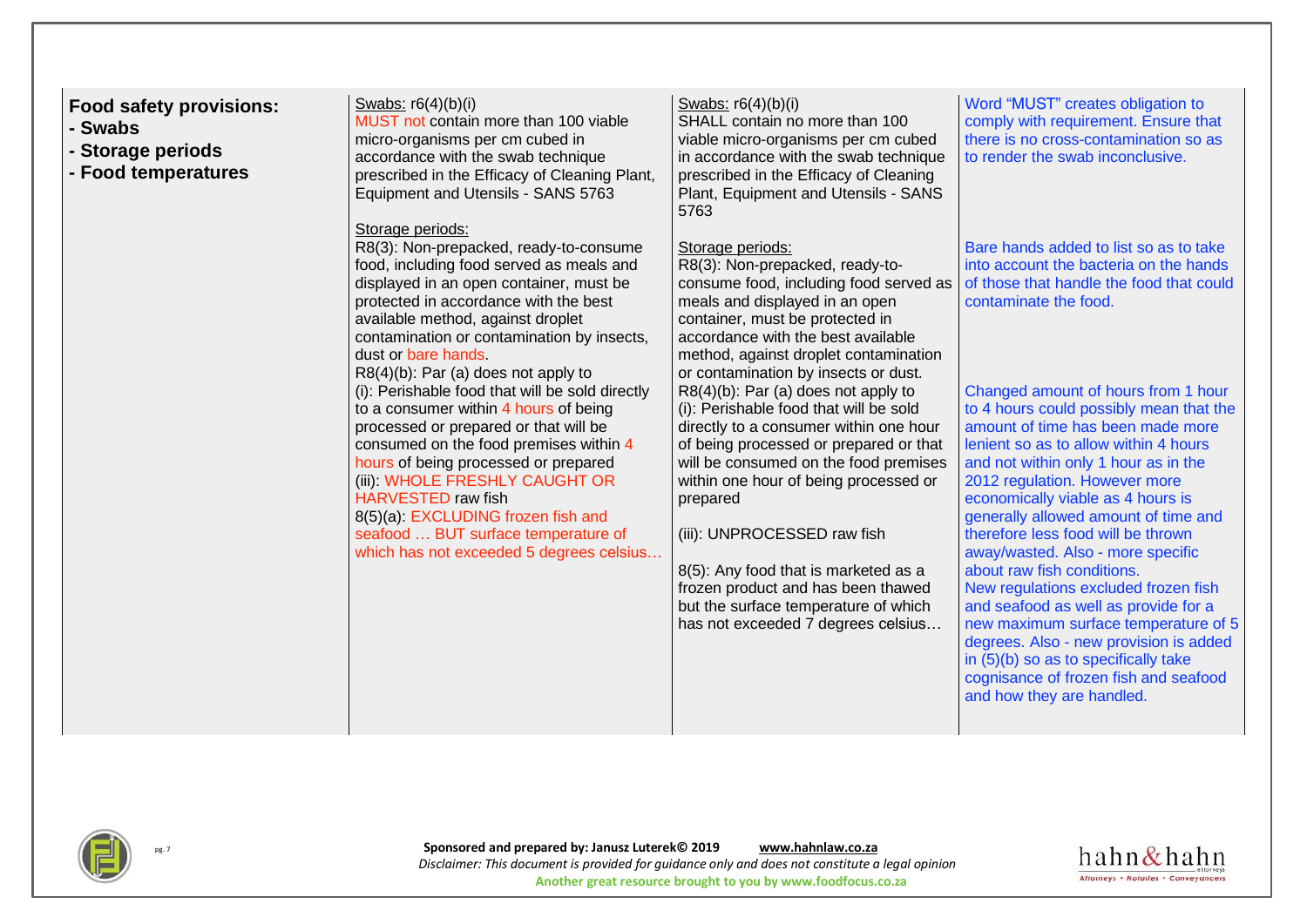| (b): ADDED - frozen fish and seafood:<br>refrozen product must be handles in<br>accordance with the relevant provisions of<br>the compulsory specifications stipulate by<br>the National Regulator for Compulsory<br>Specifications.<br>8(6)(b): ADDED<br>Frozen food thawed for further processing<br>may be refrozen, provided that the thawing<br>process is as short as possible and does not<br>exceed 10 hours (as the case may be).                                                                      |                                                                                                                                                                                                                                                                                                                                                                                                                          | New regulation added for frozen food<br>thawed before further processing so as<br>to prevent any kind of contamination<br>exceeding 10 hours.                                                                                                                                                                                 |
|-----------------------------------------------------------------------------------------------------------------------------------------------------------------------------------------------------------------------------------------------------------------------------------------------------------------------------------------------------------------------------------------------------------------------------------------------------------------------------------------------------------------|--------------------------------------------------------------------------------------------------------------------------------------------------------------------------------------------------------------------------------------------------------------------------------------------------------------------------------------------------------------------------------------------------------------------------|-------------------------------------------------------------------------------------------------------------------------------------------------------------------------------------------------------------------------------------------------------------------------------------------------------------------------------|
| Food temperatures:<br>Annexure E:<br>- Frozen Products:<br>1) Sorbet, Ice cream excluding soft serve<br>and frozen fish and fishery products: $>= -18$<br>dgrs C<br>2) Any other marketed frozen food products:<br>$>= -12$ dgrs C<br>- Chilled Products:<br>1) Raw unpreserved fish, molluscs,<br>crustaceans, edible offal, poultry meat and<br>milk: $\leq$ 4 dgrs C<br>2) Any other perishable food that must be<br>kept chilled to prevent spoilage:<br>$\leq$ 5 dgrs C<br>- Heated Products: >= 60 dgrs C | Food temperatures in storage:<br>Annexure D:<br>- Frozen Products:<br>1) Ice cream and sorbet: -18 dgrs C<br>2) Any other marketed frozen food:<br>$-12$ dgrs C<br>- Chilled Products:<br>Raw unpreserved fish, molluscs,<br>crustaceans, edible offal, poultry meat<br>and milk: 4 dgrs C<br>2) Any other perishable food that must<br>be kept chilled to prevent spoilage:<br>7 dgrs C<br>- Heated Products: 65 dgrs C | Annexures changed with respect to<br>addition of symbols to allow for<br>acceptable and broader range with<br>regards to the lower temperatures<br>lower than 4 degrees celsius. Elusion of<br>frozen fish and fishery products<br>introduced as well as lower degree<br>required for perishable food and heated<br>products. |



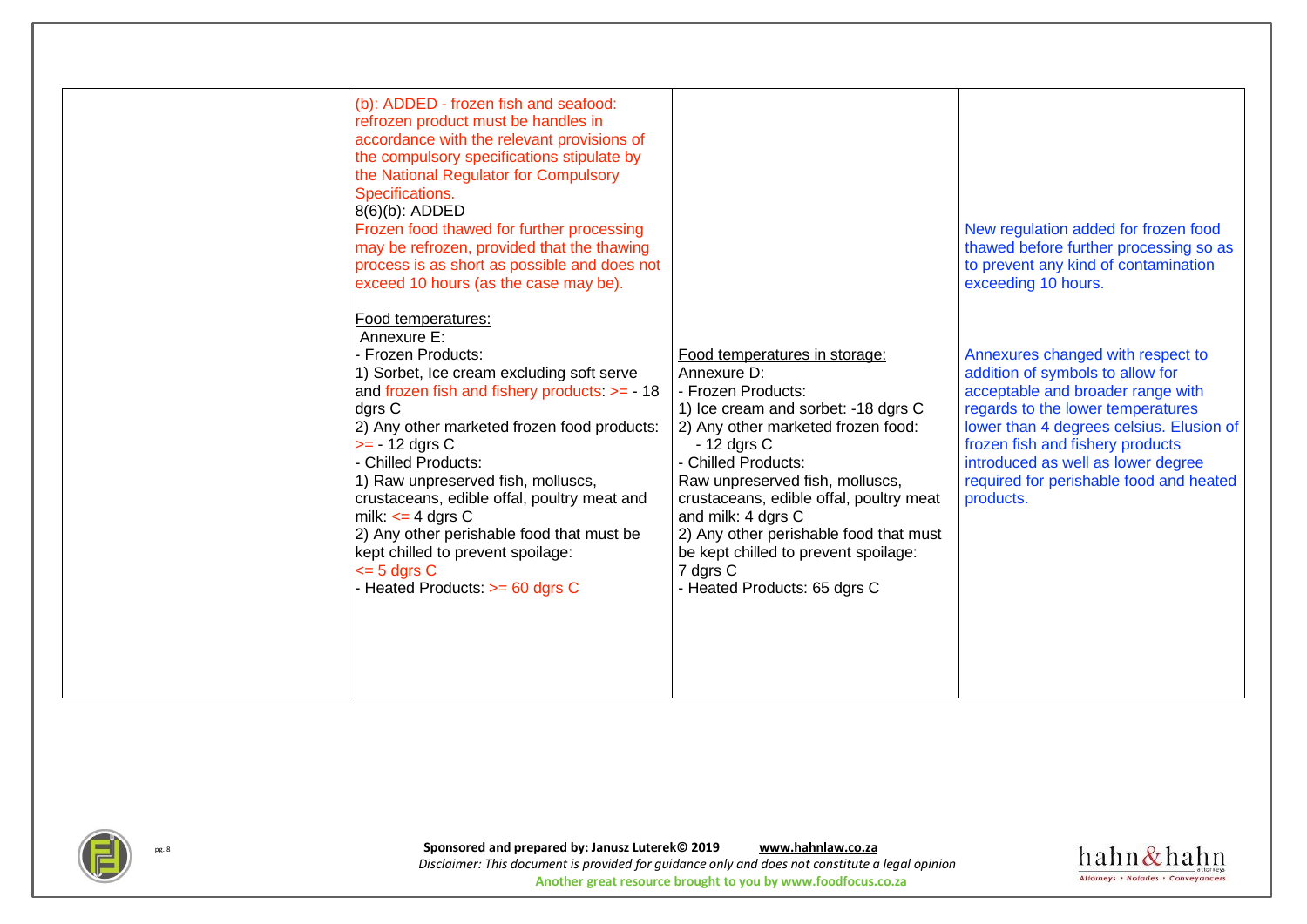| R6(6): ADDED<br>Equipment and apparatus used for the heat<br>treatment of milk in a milk process facility.<br>must be fitted with dial thermometers and<br>thermostats accurate to 0.5 degrees celsius<br>in respect of the entire given series of scales<br>and in addition to mechanical temperature<br>and time regulators and alarms, such<br>apparatus must have flow regulating and<br>flow averting valves by which milk, not<br>subjected to heat treatment, in automatically<br>redirected to the balance tank.<br>R6(7): ADDED<br>Bulk milk tank equipment provided on a food<br>premises for selling milk to the consumer in<br>a container provided by the consumer or by<br>the person in charge of<br>the food premises. whichever the case<br>maybe. and filed on the premises, must-<br>(a) consist of at least two tanks to make<br>allowance for the alternate cleaning of the<br>tanks, so that a new batch of milk is not<br>added to a tank still containing<br>milk from a previous batch; |  |
|------------------------------------------------------------------------------------------------------------------------------------------------------------------------------------------------------------------------------------------------------------------------------------------------------------------------------------------------------------------------------------------------------------------------------------------------------------------------------------------------------------------------------------------------------------------------------------------------------------------------------------------------------------------------------------------------------------------------------------------------------------------------------------------------------------------------------------------------------------------------------------------------------------------------------------------------------------------------------------------------------------------|--|
| (b) not be made wholly or partly of copper,<br>copper alloy or toxic material which can                                                                                                                                                                                                                                                                                                                                                                                                                                                                                                                                                                                                                                                                                                                                                                                                                                                                                                                          |  |
| come into contact with the milk;                                                                                                                                                                                                                                                                                                                                                                                                                                                                                                                                                                                                                                                                                                                                                                                                                                                                                                                                                                                 |  |

(c) have a smooth finish free of open seams,

cracks and rust stains and

Entire new regulations formulated for the storage of milk and its specific temperatures, requirements and equipment needed to supply for the correct treatment of milk. Very important and useful especially when considering cases like the *Parmalat case.* Stricter regulations provide for a better framework for dairy factories/companies to follow and to be held accountable/liable by.



pg. <sup>9</sup> **Sponsored and prepared by: Janusz Luterek© 2019 [www.hahnlaw.co.za](http://www.hahnlaw.co.za/)** *Disclaimer: This document is provided for guidance only and does not constitute a legal opinion* **Another great resource brought to you by www.foodfocus.co.za**

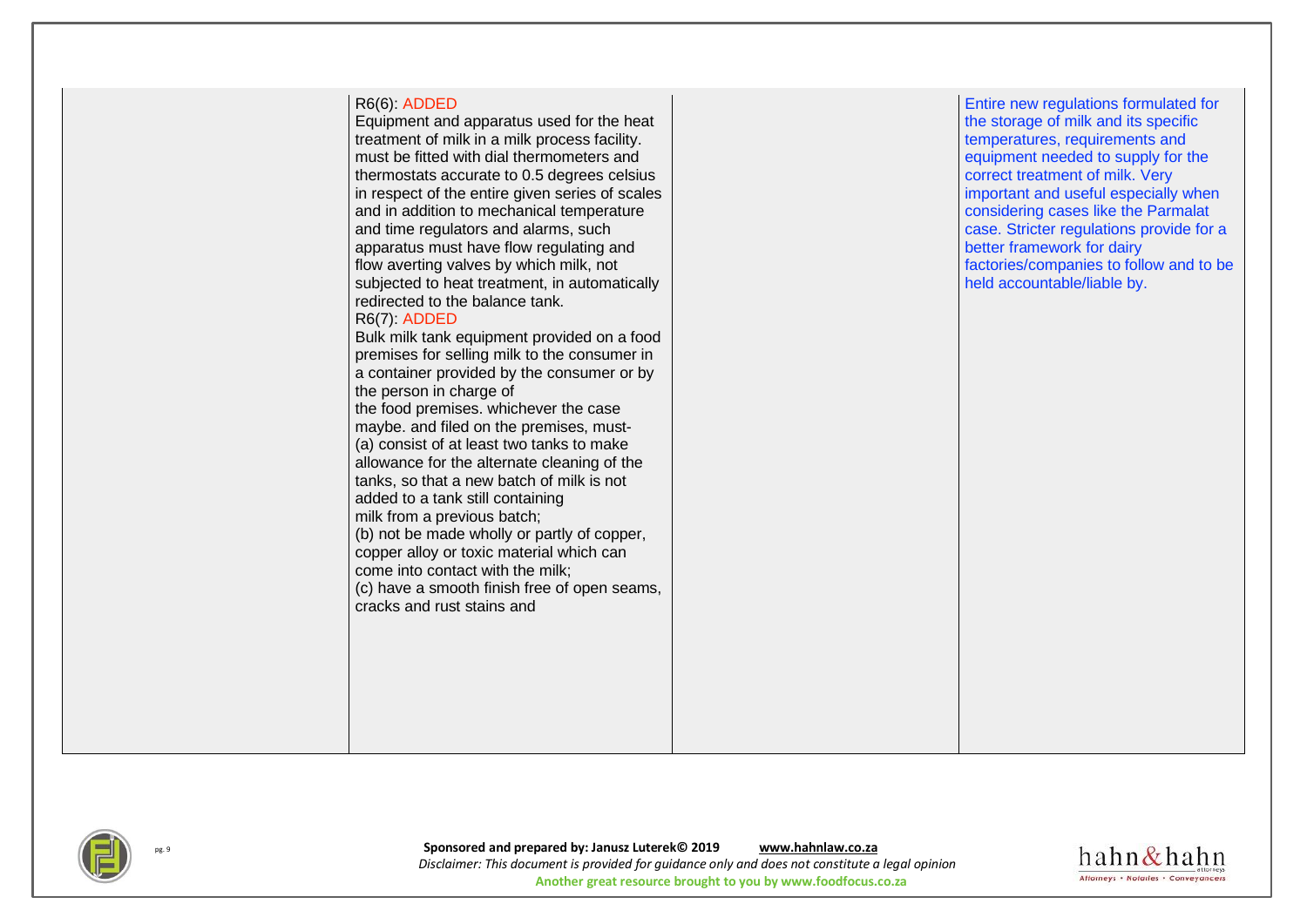| must be constructed with stainless steel or<br>equivalent material in such a way that any<br>surface that comes into contact with milk<br>must be accessible for the purpose of proper<br>washing and disinfection;<br>(d) use pipes, valves, containers, or any<br>other equipment which comes into direct<br>contact with the milk during the operation of<br>the bulk tank facility, which is of a material<br>and design that will enable proper washing,<br>disinfection and storage;<br>(e) have a drainage incline leading directly to<br>the outlet point;<br>(f) be fitted with an outlet pipe manufactured<br>and fitted in such a way that liquid can drain<br>out of the tank and the end of the outlet pipe<br>must be a screw-threaded and fitted with a<br>screw cap permitting the end to be shut off;<br>(g) be provided with an agitator of stainless<br>steel or equipment material capable of<br>thoroughly mixing the contents of the tank;<br>(h) be provided with a lid, where applicable,<br>that closes and seals properly to protect the<br>milk from insects, dust and other<br>contaminants:<br>(i) be fitted with a thermometer capable of<br>measuring the temperature of the milk in the<br>tank accurately to the nearest 1 degree<br>celcius:<br>(j) be equipped to cool the milk in the tank to<br>5 degrees celsius or lower |  |
|-----------------------------------------------------------------------------------------------------------------------------------------------------------------------------------------------------------------------------------------------------------------------------------------------------------------------------------------------------------------------------------------------------------------------------------------------------------------------------------------------------------------------------------------------------------------------------------------------------------------------------------------------------------------------------------------------------------------------------------------------------------------------------------------------------------------------------------------------------------------------------------------------------------------------------------------------------------------------------------------------------------------------------------------------------------------------------------------------------------------------------------------------------------------------------------------------------------------------------------------------------------------------------------------------------------------------------------------------------------------|--|



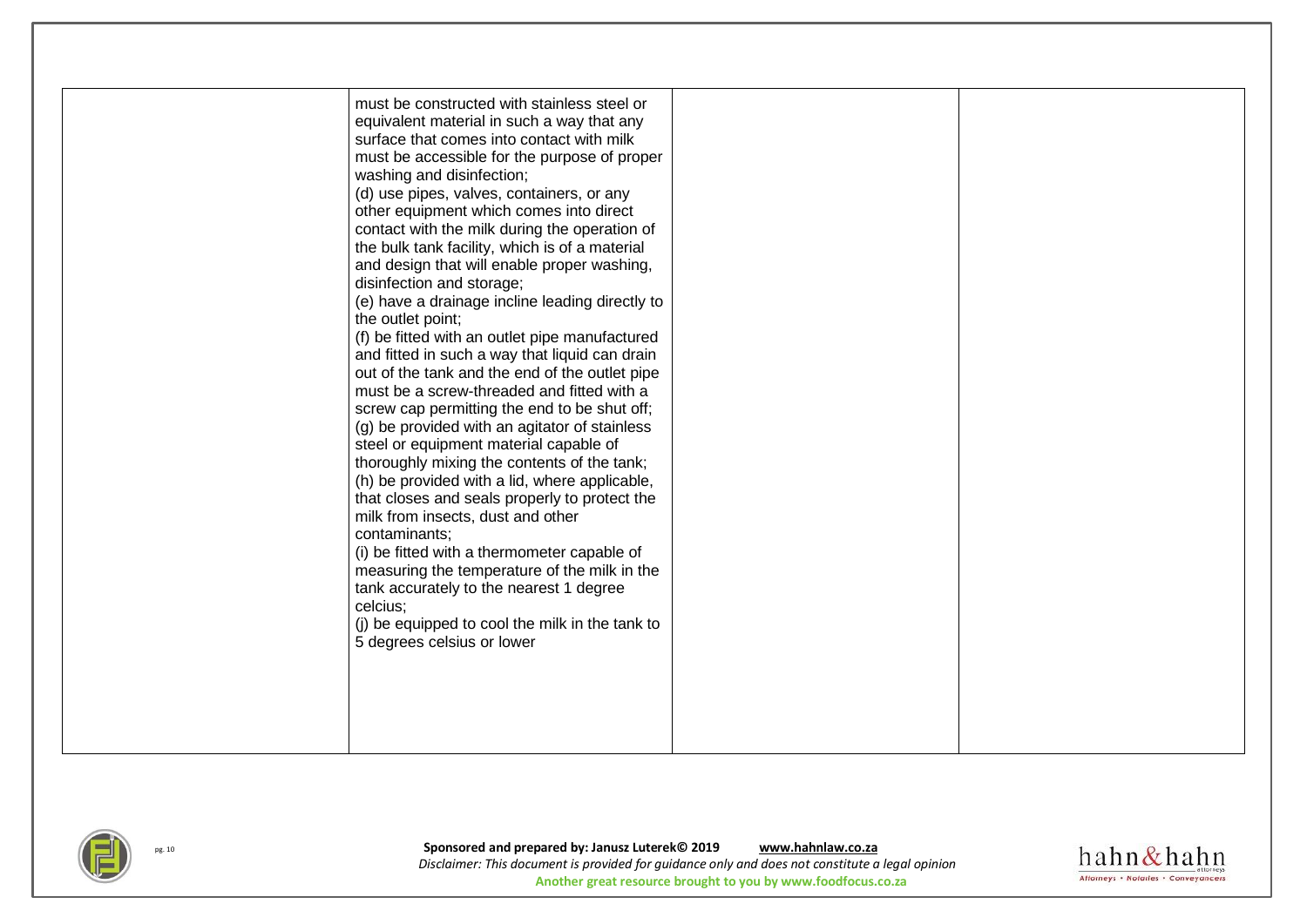|                                                                                                         | temperature within 3 hours of receiving it and<br>be capable of keeping such cooled milk at a<br>temperature indicated in Annexure E to the<br>regulations;<br>(k) be installed at a mime distance of 0.5<br>metres away from any roof, ceiling or wall;<br>(I) be insulated in such a way that when no<br>cooling takes place the temperature of the<br>milk in such a tank must not increase by<br>more than 3 degrees celsius in 12 hours if<br>the surrounding temperature is 32 degrees<br>celsius and above;<br>(m) not to be used for any other purpose<br>except the storage of milk. |                                                                                                                                                                                                                                                                                       |                                                                                                                                                                                                                |
|---------------------------------------------------------------------------------------------------------|-----------------------------------------------------------------------------------------------------------------------------------------------------------------------------------------------------------------------------------------------------------------------------------------------------------------------------------------------------------------------------------------------------------------------------------------------------------------------------------------------------------------------------------------------------------------------------------------------|---------------------------------------------------------------------------------------------------------------------------------------------------------------------------------------------------------------------------------------------------------------------------------------|----------------------------------------------------------------------------------------------------------------------------------------------------------------------------------------------------------------|
| <b>Standard and requirements</b><br>for the handling and<br>transportation of meat<br>and meat products | $R12(1)(b)$ : A person may not, on food<br>premises, PREPARE, PROCESS, PACK,<br>KEEP, STORE OR DISPOSE of the meat of<br>an animal exempted from the provisions of<br>section 7(1) of the Meat Safety Act, 2000,<br>unless a notice that is clearly visible and<br>legible and that contains the following<br>information to that effect                                                                                                                                                                                                                                                      | R12(1)(b): No person SHALL on food<br>premises handle the meat of an animal<br>exempted form the provisions of the<br>Meat Safety Act, 2000. (Act 40 of 2000)<br>unless a notice that is clearly visible<br>and legible and that contains the<br>following information to the effect. | Addition of prepare, process, pack,<br>keep, store and dispose to the<br>provision gives a better definition of<br>merely just "handling" the meat.<br>Specific statutory provision is also now<br>stipulated. |



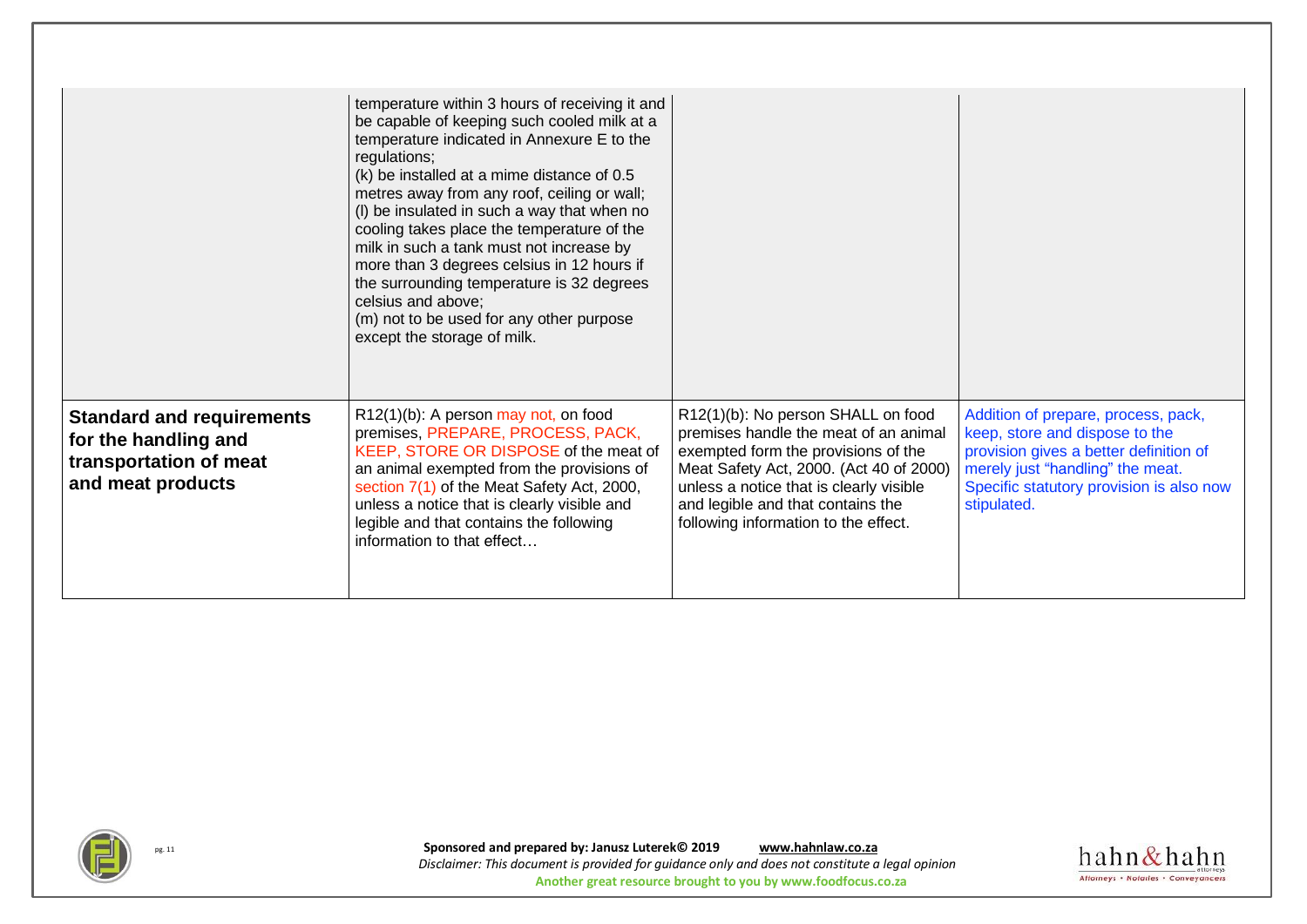| 12(2)(b): ADDED<br>the carcass and products derived from the<br>carcass do not come into direct contact with<br>other meat that complies with the Meat<br>Safety Act, 2000.<br>$12(2) = old$ provision deleted                                                                                                                                                                                                                                                                                                                                                                                                                                                                                                                                                                      | 12(2): Meat on a carcass shall not be<br>handled on food premises, unless -<br>a) The carcass has been properly bled<br>b) the abdominal viscera were removed<br>within 30 minutes after the killing of the<br>animal in such a manner that neither<br>the stomach and intestinal content nor<br>any other matter polluted or spoiled the<br>meat; and<br>c) the thoracic viscera were removed<br>within 3 hours of the killing of the<br>animal. | Inclusion of products derived from the<br>carcass.<br>Deletion of 12(2) of old regulations<br>takes way certain prescribed time<br>periods<br>Whole new regulations provided for                                                                                                                                         |
|-------------------------------------------------------------------------------------------------------------------------------------------------------------------------------------------------------------------------------------------------------------------------------------------------------------------------------------------------------------------------------------------------------------------------------------------------------------------------------------------------------------------------------------------------------------------------------------------------------------------------------------------------------------------------------------------------------------------------------------------------------------------------------------|---------------------------------------------------------------------------------------------------------------------------------------------------------------------------------------------------------------------------------------------------------------------------------------------------------------------------------------------------------------------------------------------------------------------------------------------------|--------------------------------------------------------------------------------------------------------------------------------------------------------------------------------------------------------------------------------------------------------------------------------------------------------------------------|
| 12(4): ADDED<br>The following conditions apply when a<br>person transports meat and meat products:<br>a) A person may only transport meat and<br>meat products in a suitable vehicle which -<br>i) is provided for the exclusive use of the<br>transportation and delivery of meat or meat<br>products;<br>ii) is kept at all times in a clean condition;<br>and<br>iii) is further so maintained that the meat and<br>meat products transported or delivered<br>therein, are not contaminated by flies, dust,<br>filth, impurity or any other injurious matter or<br>thing.<br>b) The compartment of a vehicle used for the<br>transportation of meat and meat products<br>from an abattoir to a food premises where<br>the meat and meat products are to be<br>processed further, |                                                                                                                                                                                                                                                                                                                                                                                                                                                   | transportation of meat AND meat<br>products in a vehicle as well as certain<br>standards which these vehicles need to<br>adhere to. Allows for proper regulation<br>of such vehicles to ensure the<br>maintenance of proper conditions of the<br>meat so as to prevent any kind of<br>liability caused by such vehicles. |



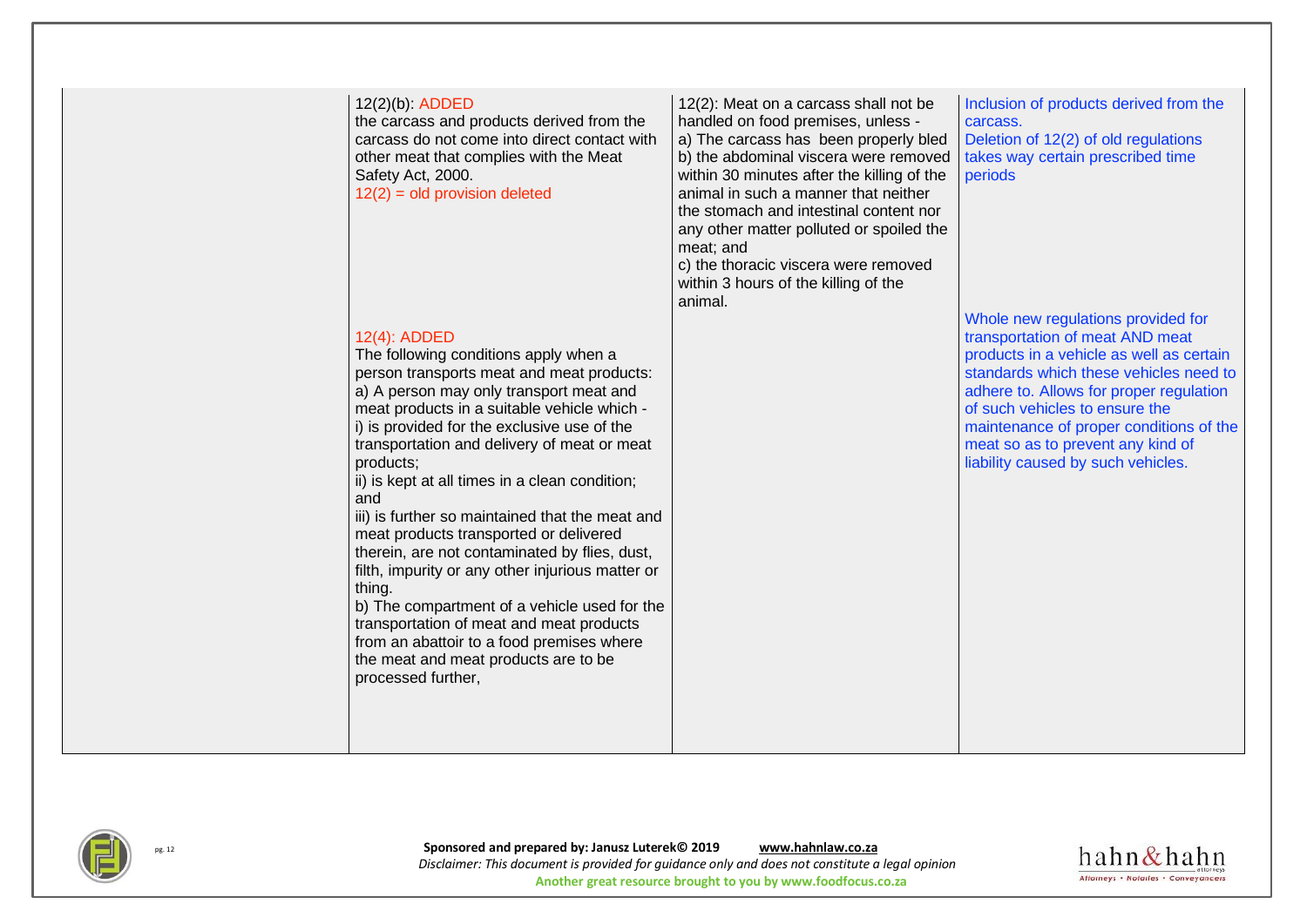

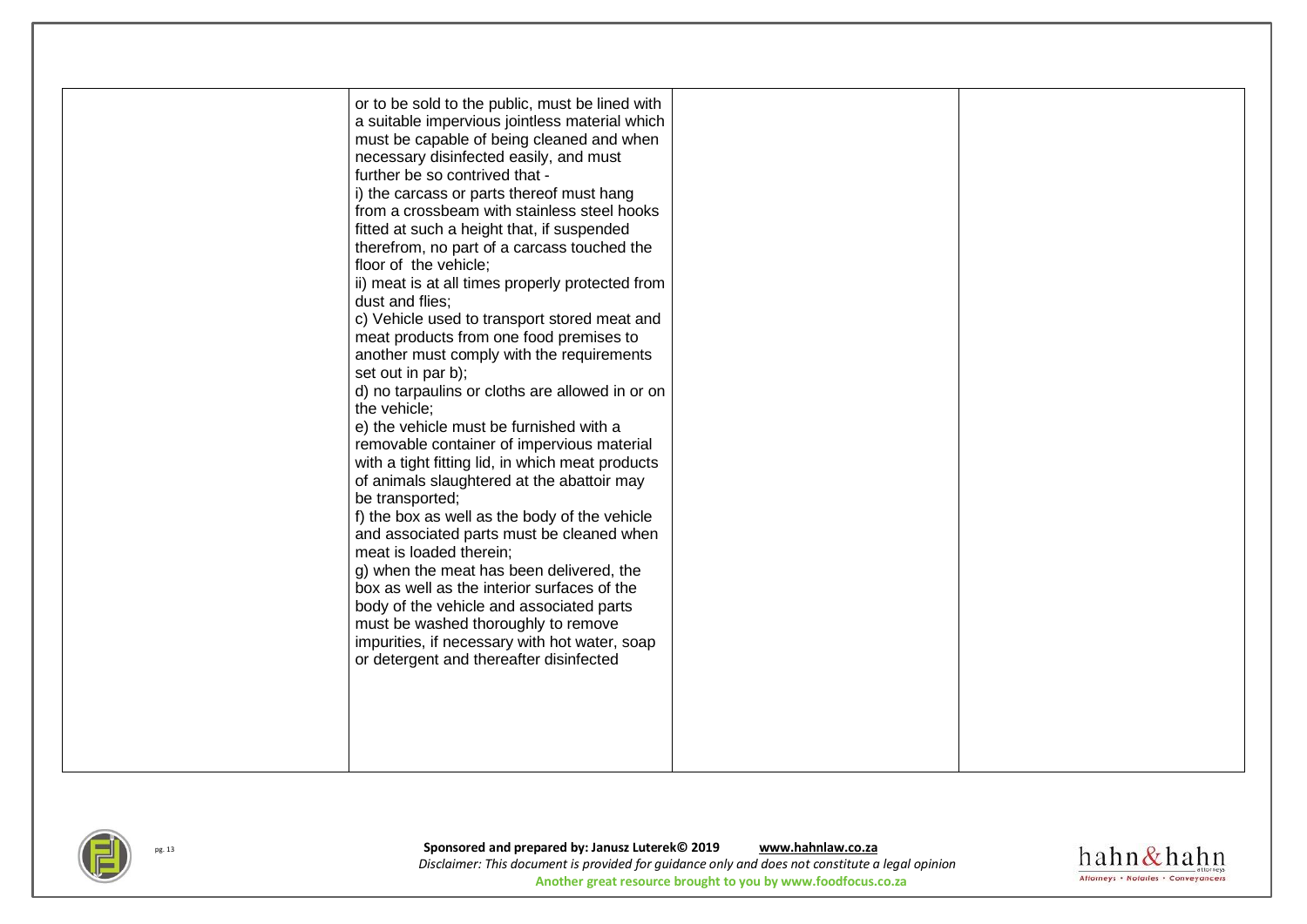|                                                                | when necessary; and<br>h) no uncleaned or unscraped offal, hides or<br>related products, other food or material that<br>can contaminate the interior surfaces of the<br>body of a vehicle are to be transported in<br>any vehicle used exclusively for the<br>transportation of meat and meat products.<br>12(5): ADDED<br>Despite the provisions of sub regulation (4),<br>the best available method must apply when<br>a single use vehicle is not available or if it is<br>impracticable to use a single use vehicle to<br>transport small quantities of meat and meat<br>products. |                                                                                                                                                                                                                                                                                                                                                                                                        | Added so as to provide for smaller<br>deliveries with regards to the<br>transportation of meat in order to<br>ensure that adequate means are not<br>punished and correct procedures are<br>followed and regulated.                                                                                                                                                                                                              |
|----------------------------------------------------------------|----------------------------------------------------------------------------------------------------------------------------------------------------------------------------------------------------------------------------------------------------------------------------------------------------------------------------------------------------------------------------------------------------------------------------------------------------------------------------------------------------------------------------------------------------------------------------------------|--------------------------------------------------------------------------------------------------------------------------------------------------------------------------------------------------------------------------------------------------------------------------------------------------------------------------------------------------------------------------------------------------------|---------------------------------------------------------------------------------------------------------------------------------------------------------------------------------------------------------------------------------------------------------------------------------------------------------------------------------------------------------------------------------------------------------------------------------|
| <b>Standards and requirements</b><br>for the transport of food | R13(1): MAY NOT<br>13(2)(a): MUST<br>13(2)(b): MUST<br>13(2)(c): MUST NOT<br>13(3): MAY NOT<br>13(4)(a): DO NOT<br>13(5)(b): The additional requirements must,<br>subject to the principles of the best available<br>method and good manufacturing practice, be<br>limited to the minimum necessary to remove<br>the health hazard in question.<br>$13(5)$ of old regulation = DELETED                                                                                                                                                                                                 | R13(1): SHALL<br>13(2)(a): SHALL<br>13(2)(b): SHALL<br>13(2)(c): SHALL NOT<br>13(3) SHALL<br>13(4): SHALL NOT<br>13(5): No person SHALL handle<br>bottled/packaged drinkig water (other<br>than natural mineral water) in<br>contravention of the provisions of the<br>Codex Code of Hygienic Practice for<br>Bottled/Packaged Waters (Other than<br>Natural Mineral Waters) (CAC/RCP 48-<br>$2001$ ). | Wording of MUST creates stricter<br>liability as compared to SHALL in the<br>previous regulations. 13(5) with respect<br>to bottled water is deleted from new<br>regulations and a more general<br>provision is stipulated with regards to<br>the minimum necessary requirements<br>used in order to remove a health<br>hazard. This creates a general liability<br>and abides by the principle of "less<br>restrictive means". |



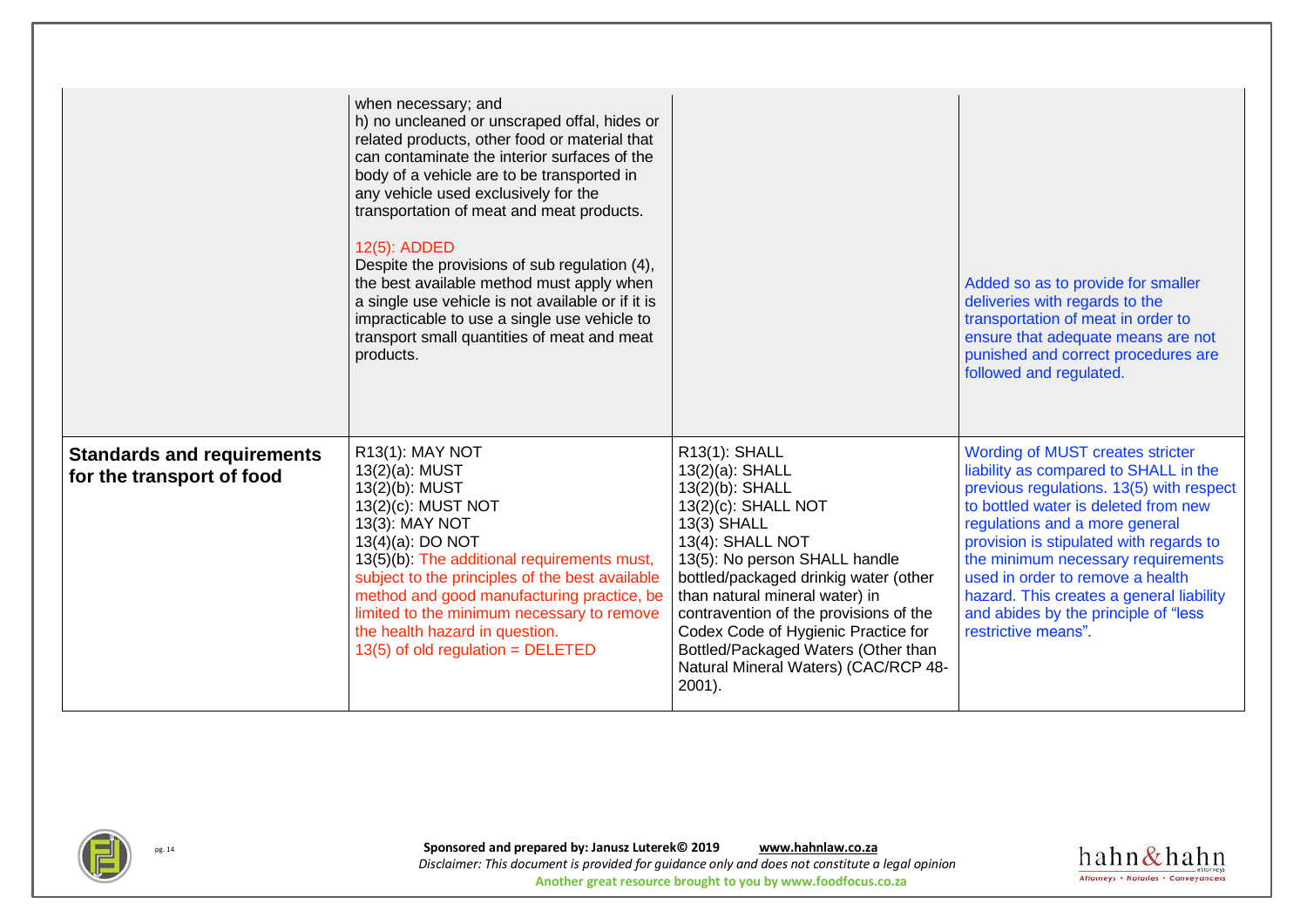| <b>Process of enforcement of</b><br>measuring temperatures/<br>temperature control | Annexure G<br>1-3 MUST<br>ALSO: inclusion of stem/probe<br><b>DELETED IN NEW REGULATIONS</b><br><b>DELETED IN NEW REGULATIONS</b> | Annexure E<br>1-3: SHALL<br>Only stem<br>$3(4)$ = Surface temperature<br>$4 =$ Presumption in respect of<br>representative temperature reading                                                                                                                                                                                                                                                                                                                                                                                                                                                                                                                                                                                                                                                                                                                                                                                                                                | Use of word "must" creates an<br>obligation to follow the code of practice<br>for measuring temperatures of food.<br>Also surface temperature and<br>presumption sections from 2012<br>regulations appear now in different<br>sections of the new 2018 regulations as<br>set out above. |
|------------------------------------------------------------------------------------|-----------------------------------------------------------------------------------------------------------------------------------|-------------------------------------------------------------------------------------------------------------------------------------------------------------------------------------------------------------------------------------------------------------------------------------------------------------------------------------------------------------------------------------------------------------------------------------------------------------------------------------------------------------------------------------------------------------------------------------------------------------------------------------------------------------------------------------------------------------------------------------------------------------------------------------------------------------------------------------------------------------------------------------------------------------------------------------------------------------------------------|-----------------------------------------------------------------------------------------------------------------------------------------------------------------------------------------------------------------------------------------------------------------------------------------|
| <b>Provisions concerning</b><br>unprocessed product                                | <b>R14: DELETED IN NEW REGULATIONS</b>                                                                                            | R14: Notwithstanding any provisions to<br>the contrary contained in these<br>regulations, an inspector shall, if he or<br>she in of the opinion that conditions<br>prevail that constitute a health hazard<br>with regard to the packaging, storage,<br>display, sale or transport of fresh, raw<br>and unprocessed fruits or vegetables<br>and unprocessed maize, wheat, rye,<br>unshelled oeanuts, sugar cane,<br>sunflower seed or other unprocessed<br>agricultural crops or with regard to the<br>handling of food refereed to in R15(5)<br>(a) subject to regulations made in terms<br>of section 15 of the Act relating to<br>Inspections and Investigations in<br>respect of the handling of food, order<br>that ay condition that led to or could<br>have led to such or any other health<br>hazard be corrected or that any<br>provision of these regulations be<br>compiled with; or<br>(b) prohibit the continued use of the<br>facility or food premises for the | Most probably appears in agricultural<br>regulations and no longer within health<br>regulations.                                                                                                                                                                                        |



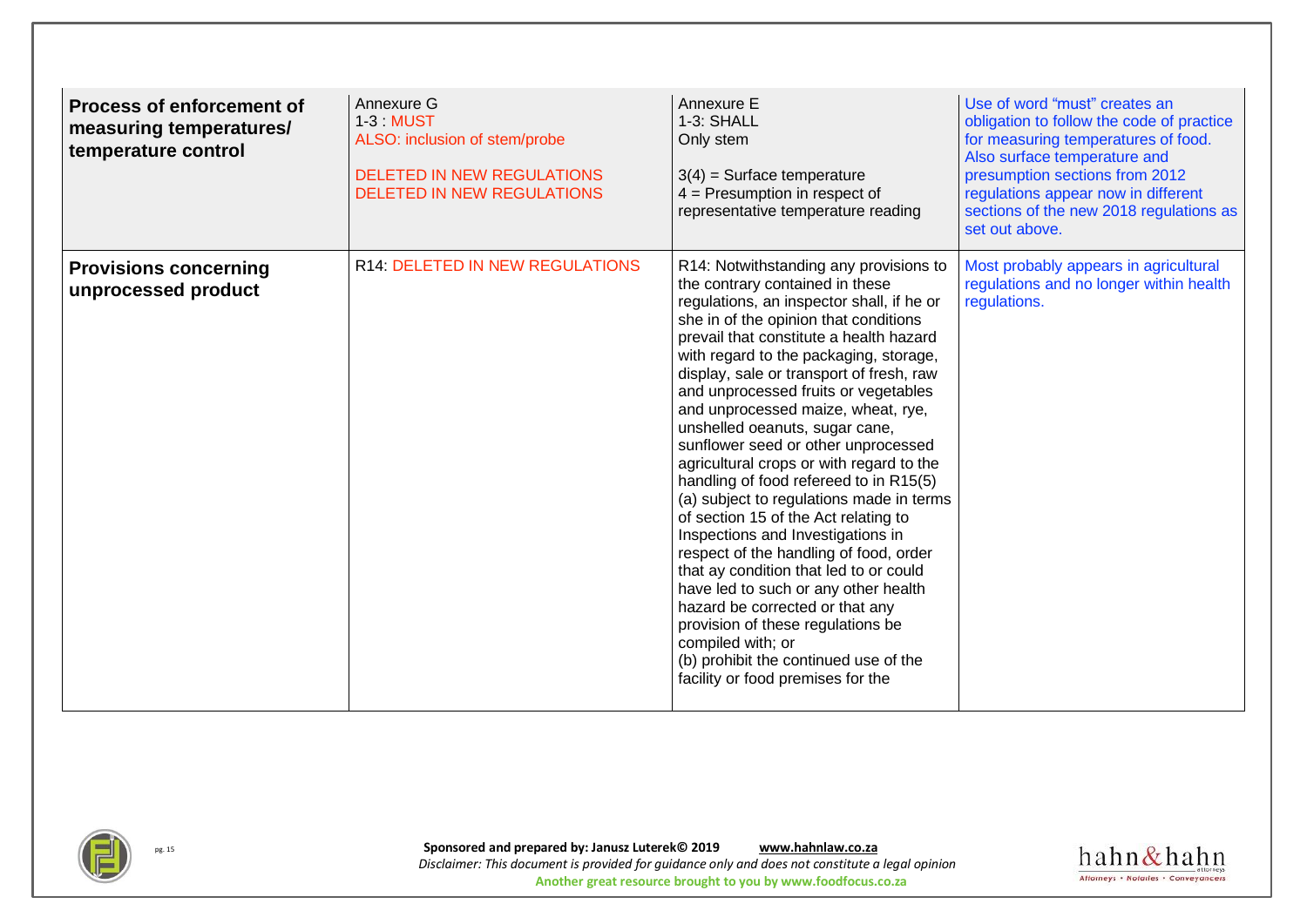|                                                                |                                                                                                                                                                                                                                                                                                                                                                                                                                                                                                                                                                                                                                                                                                                                                                                      | packing, storage, display, sale or<br>transport of any of the said products<br>and the provisions of R4(2)-(5) shall<br>mutatis mutandis apply to such<br>prohibition.<br>14A. No person shalll handle<br>bottled/packaged drinking water (other<br>than natural mineral water) in<br>contravention of the provisions of the<br>Codex Code of Hygiene Practice for<br><b>Bottled/Packaged Drinking Waters</b><br>(other than natural mineral<br>waters)(CAC/RCP 48-2001) |                                                                                                                                                                                                                                                                                                |
|----------------------------------------------------------------|--------------------------------------------------------------------------------------------------------------------------------------------------------------------------------------------------------------------------------------------------------------------------------------------------------------------------------------------------------------------------------------------------------------------------------------------------------------------------------------------------------------------------------------------------------------------------------------------------------------------------------------------------------------------------------------------------------------------------------------------------------------------------------------|--------------------------------------------------------------------------------------------------------------------------------------------------------------------------------------------------------------------------------------------------------------------------------------------------------------------------------------------------------------------------------------------------------------------------------------------------------------------------|------------------------------------------------------------------------------------------------------------------------------------------------------------------------------------------------------------------------------------------------------------------------------------------------|
| <b>Exemptions, additional</b><br>requirements and reservations | 14(5)(a): AMENDED AND ADDED<br>The provisions of regulations 3(1) and 5 do<br>not apply to the killing, bleeding or<br>evisceration of an animal after the hunting<br>thereof or of fish, molluscs or crustaceans<br>after the catching or harvesting thereof and<br>the packing, storage, display, sale or<br>transport of unprocessed agricultural crops,<br>provided that -<br>(a) the principles of the best available method<br>and good agricultural and<br>(b) manufacturing practice apply:<br>(c) the provisions of other applicable<br>legislation, where relevant, apply;<br>unprocessed agricultural crops are not<br>offered for sale at local authority markets:<br>(d) in the event that conditions prevail that<br>constitute a health hazard, an inspector<br>must- | 15(5)(a): Subject to the principles of the<br>best available method and good<br>manufacturing practice, the provision of<br>regulation 3(1) and 5 shall not apply in<br>respect of the killing, bleeding or<br>evisceration of an animal after the<br>hunting thereof or of fish, molluscs or<br>crustaceans after the catching or<br>harvesting thereof.                                                                                                                | Packing, storage, display, sale and<br>transport added with respect to<br>unprocessed agricultural crops to the<br>provision as well as further explanation<br>about such crops. Allows for an<br>extension of exemption to apply not<br>only to animal and seafood but also to<br>such crops. |